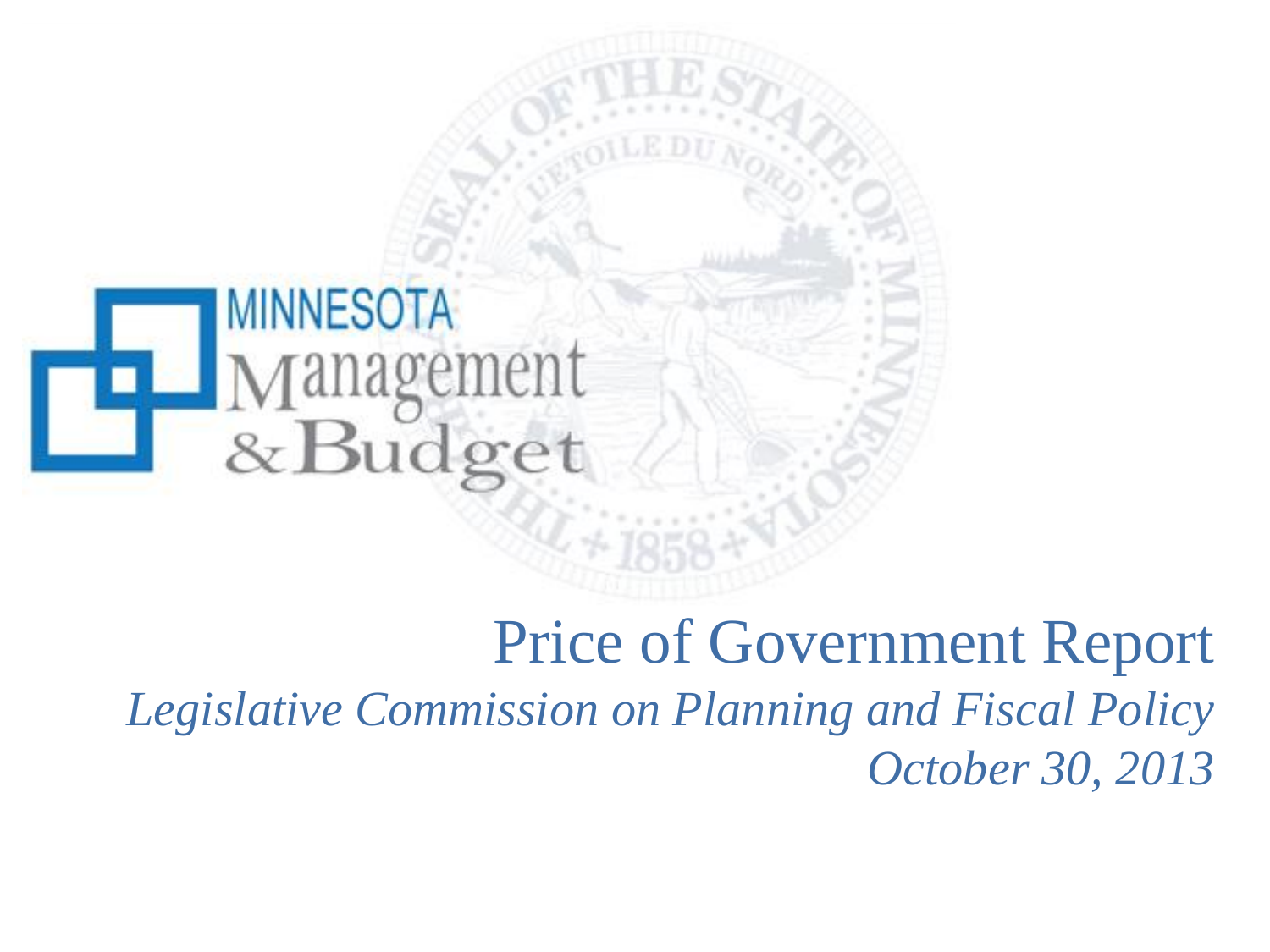#### **Price of Government Background**

- The Price of Government (POG) measures the relative cost of state and local government
- It reflects state and local tax and non-tax revenues divided by Minnesota personal income. It reflects how much of each dollar earned goes to support state and local government.
- POG provides state-local finance transparency:
	- Compares revenues raised as a percent of Minnesota personal income over time
	- Breaks out revenues by type: income, sales, property and other taxes, as well as fees and other non-tax revenues
	- Shows share of revenues collected at state and local government levels
- Prepared with state forecasts (MS 16A.103), as well as proposed and enacted budgets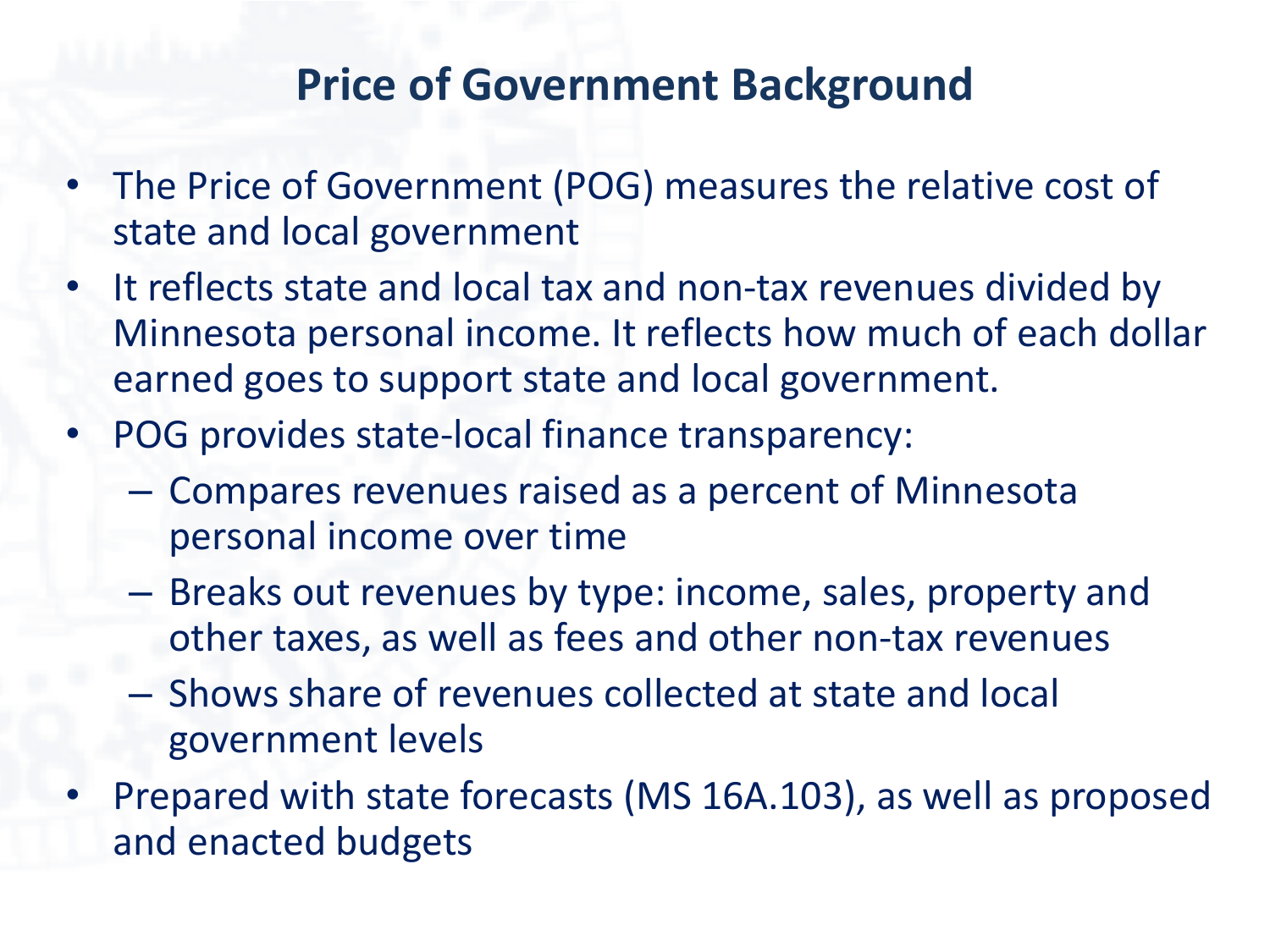#### **Price of Government Components**

- **Own Source Revenues** those collected directly by the state or local units
	- *Taxes* (state, local property taxes, local taxes)
	- *Non-Tax Revenues*
		- Licenses and permits
		- Charges for services
		- Investment Earnings
		- Special assessments
		- Tuition (post-secondary)
- *Intergovernmental Revenues*
	- State Aids, Local Aids, Federal Grants
- *POG Excludes –* Enterprise revenues (i.e. local utilities, liquor stores)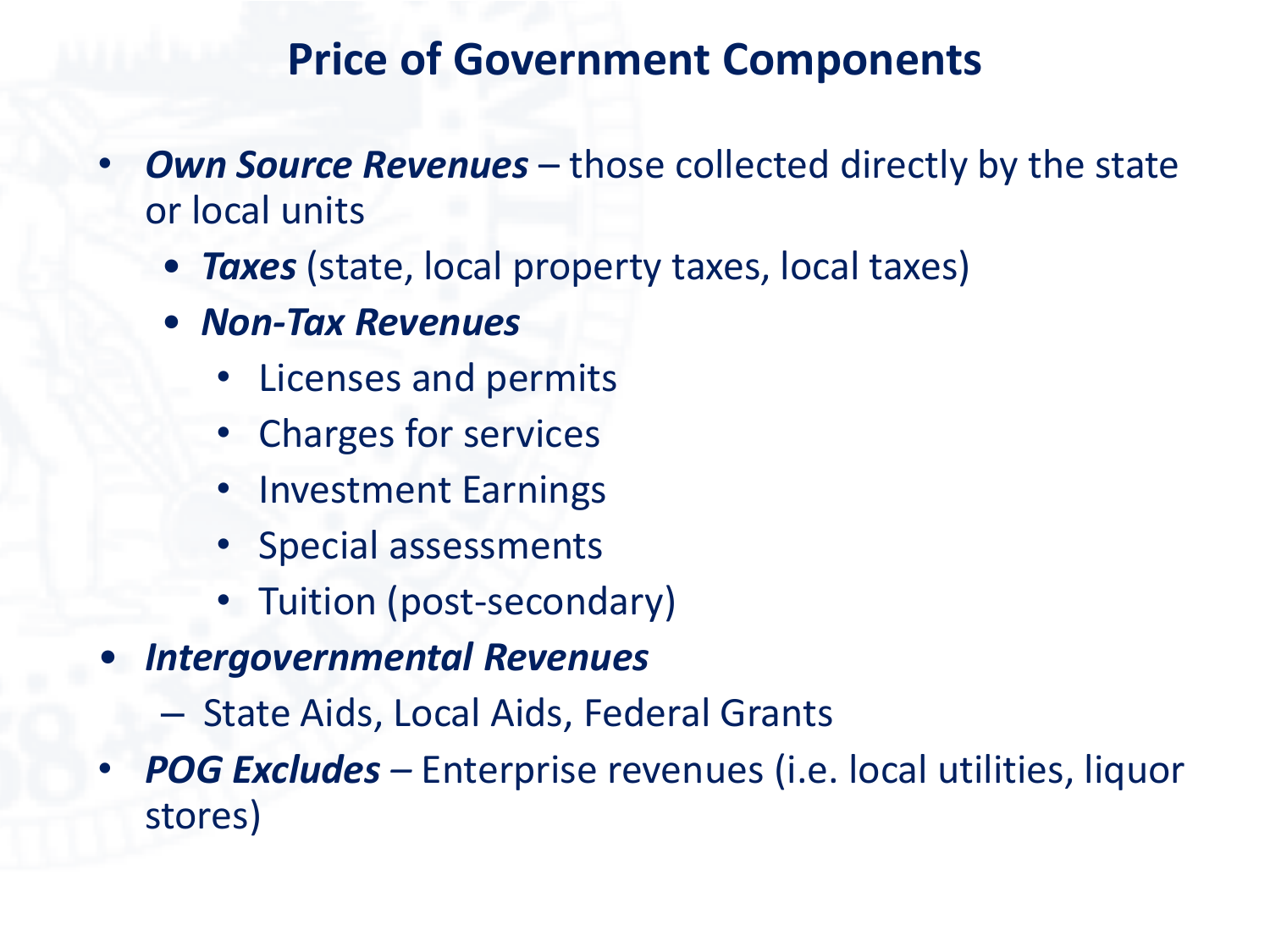#### **Minnesota Personal Income**

- Broadest real-time measure of Minnesota's economic activity
- Dollar value of all personal receipts
	- Wage and salary disbursements
	- Proprietor's income
	- Interest and dividends, rent income
	- Transfer payments (unemployment compensation, social security)
- Historical data series from Bureau of Economic Analysis, US Department of Commerce
- Projections by MMB economists using state and national econometric models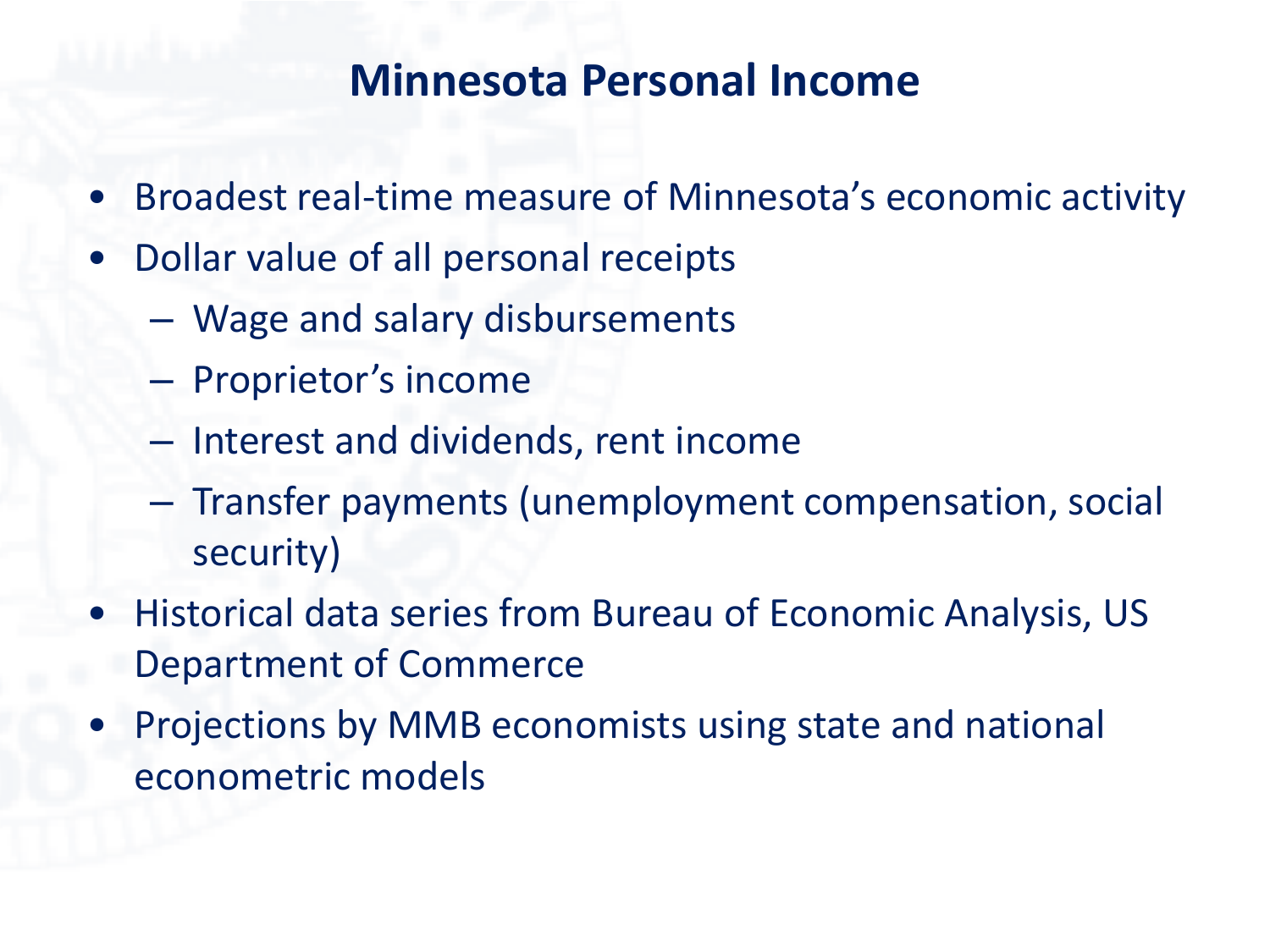**The Price of Government Highlights the Differences in Who Raises and Who Spends Revenues**

- Who collects the revenue:
	- State collects 61 percent of the total (\$23.8 billion)
	- Cities, counties, towns, special districts collect 31 percent (\$11.9 billion)
	- School districts raise 8 percent (\$3.1 billion)
- Who spends the revenue:
	- State spends 36 percent of the total (\$14.0 billion)
	- Cities, counties, towns, special districts spends 37 percent (\$14.4 billion)
	- School districts spend 27 percent of the total (\$10.4 billion)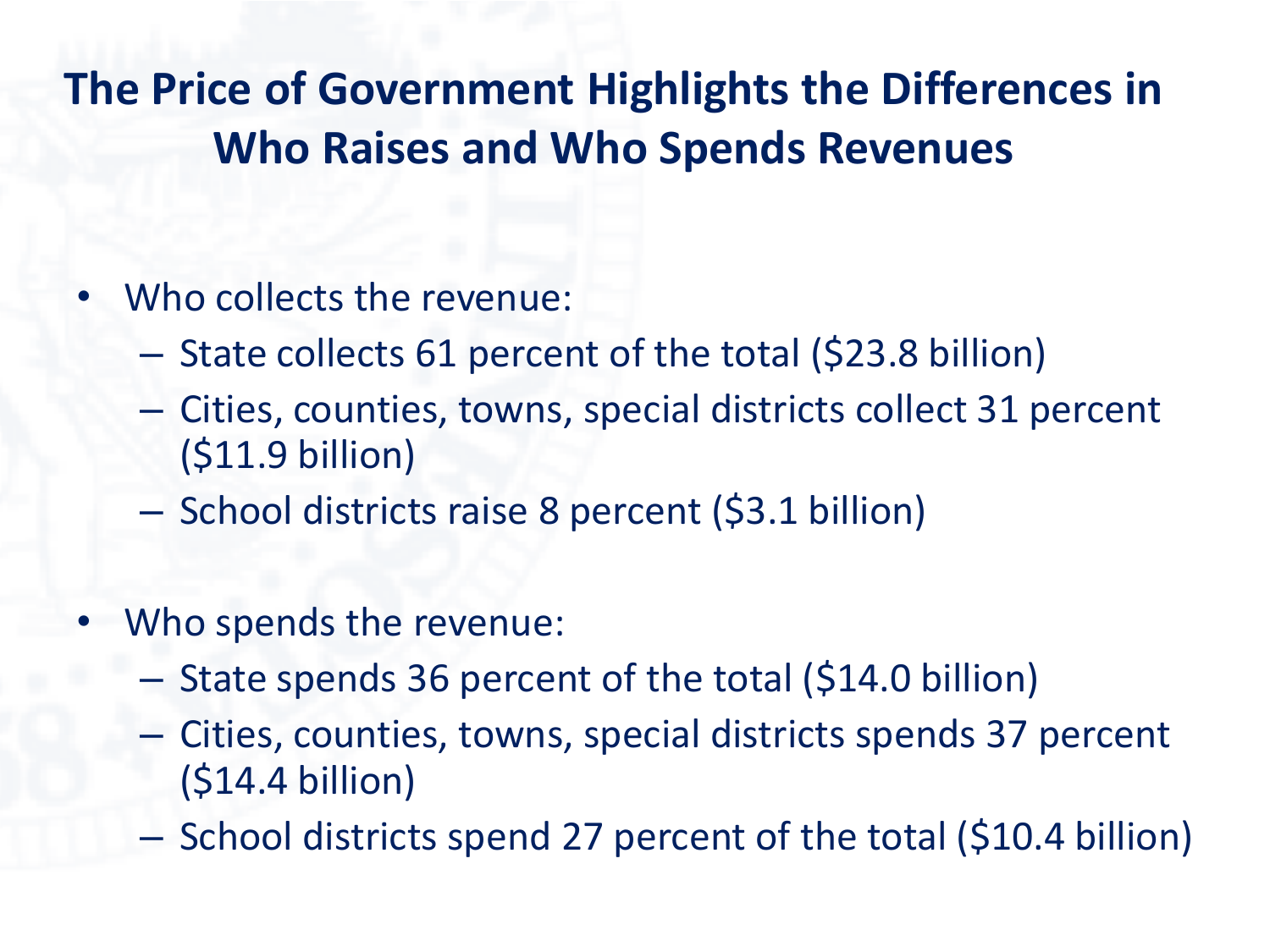## **Price of Government (History and Projected) State and Local Revenues as % of MN Personal Income**

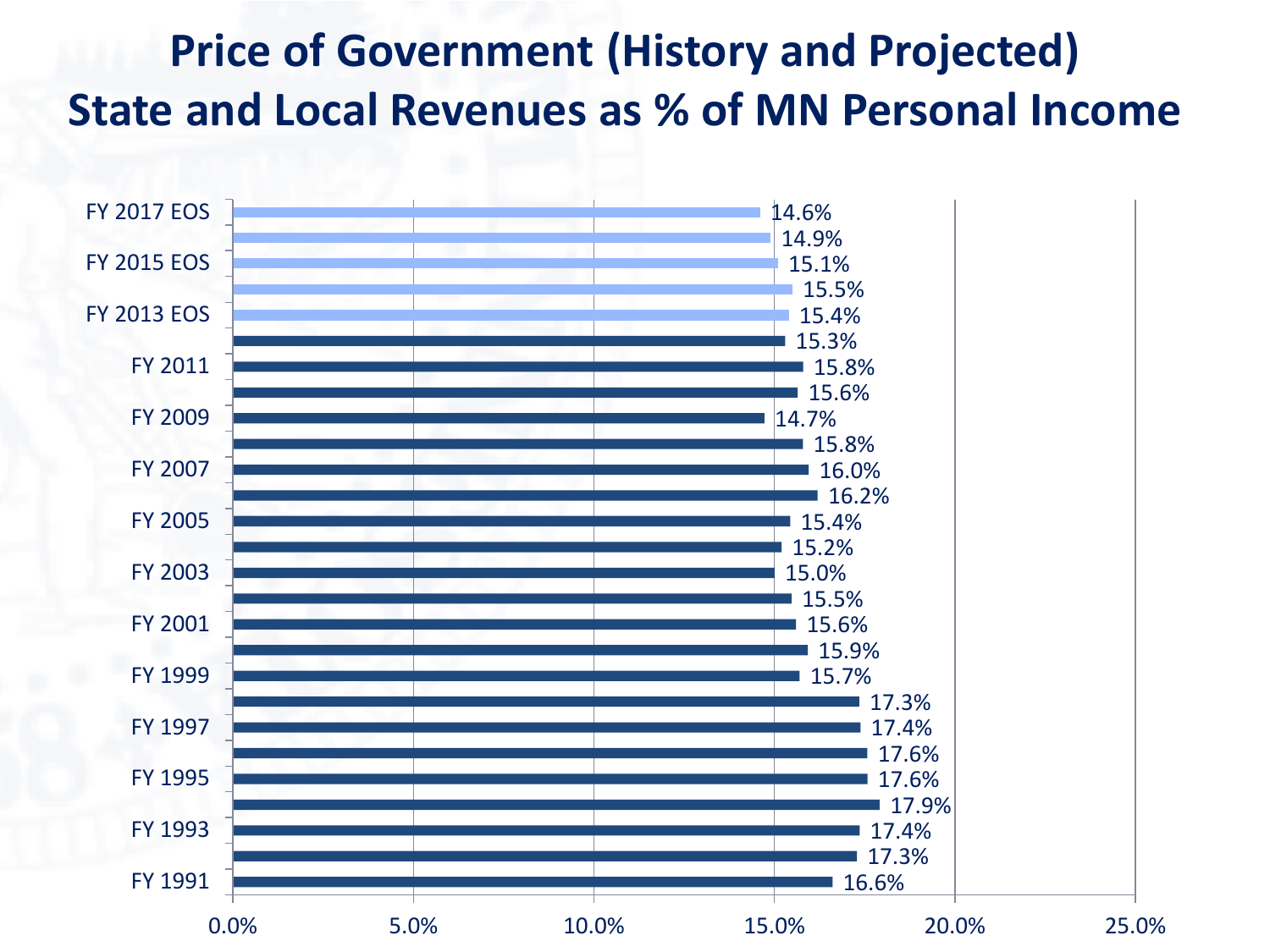## **Price of Government was Projected to Decline to 14.7 Percent by 2015**

|                                           | <b>Feb Fcst</b> | <b>Feb Fcst</b> |
|-------------------------------------------|-----------------|-----------------|
|                                           | <b>FY 2013</b>  | <b>FY 2015</b>  |
| <b>Income Tax</b>                         | 8,649           | 9,138           |
| Percent of Pers. Income                   | 3.4%            | 3.3%            |
| <b>State &amp; Local Sales Tax</b>        | 5,438           | 5,784           |
| Percent of Pers. Income                   | 2.2%            | 2.1%            |
| <b>Statewide &amp; Local Property Tax</b> | 8,401           | 8,722           |
| Percent of Pers. Income                   | 3.3%            | 3.2%            |
| <b>Other Taxes</b>                        | 5,392           | 5,453           |
| Percent of Pers. Income                   | 2.1%            | 2.0%            |
| <b>Total Tax Revenues</b>                 | 27,880          | 29,097          |
| Percent of Pers. Income                   | 11.1%           | 10.6%           |
| <b>Non-Tax Revenues</b>                   | 10,892          | 11,215          |
| Percent of Pers. Income                   | 4.3%            | 4.1%            |
| <b>Total Own Source Revenues</b>          | 38,772          | $\div$ 40,312   |
| Percent of Pers. Income                   | 15.4%           | 14.7%           |
| <b>Mn Personal Income</b>                 | 252,230         | 273,633         |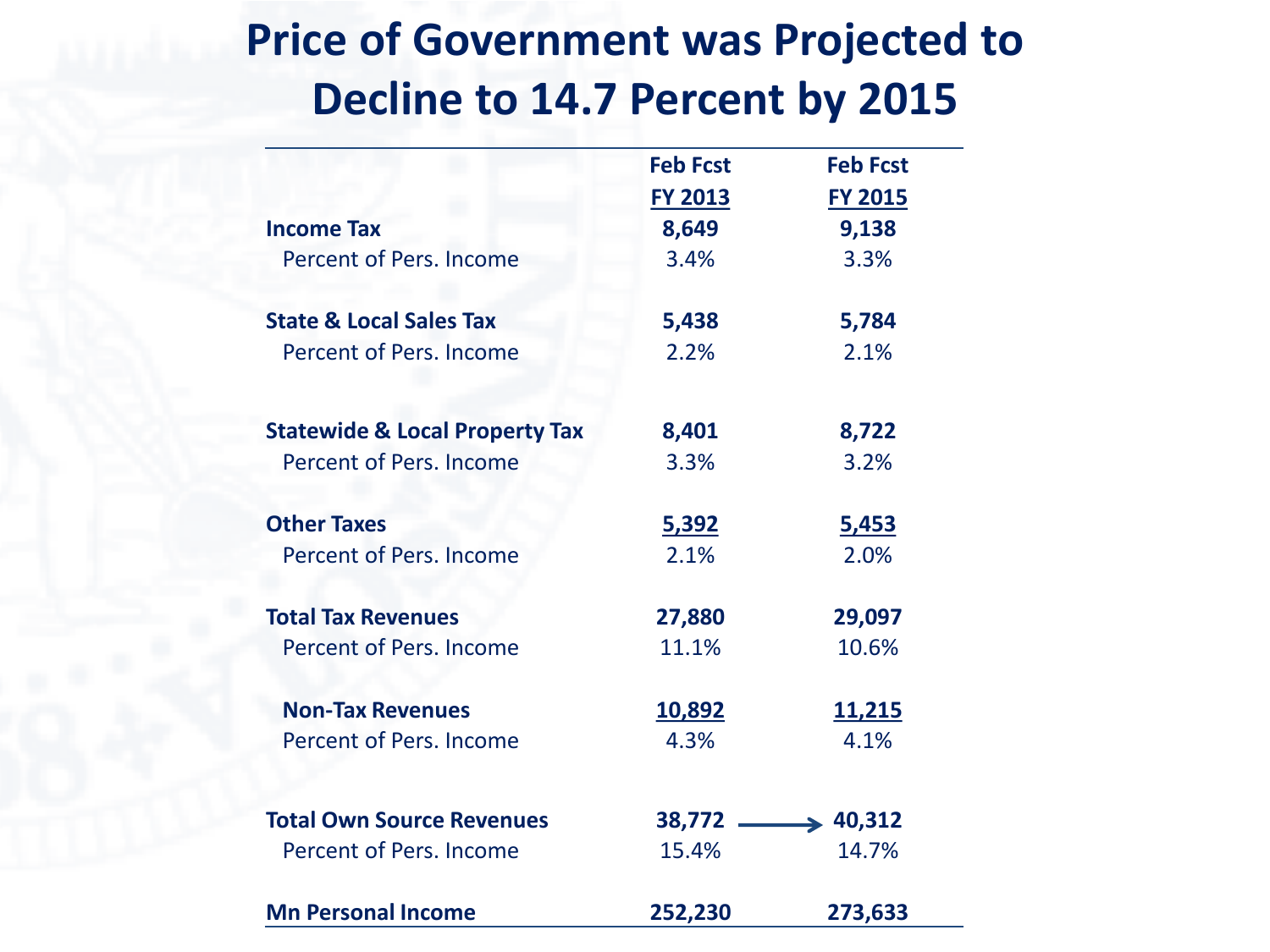### **2013 Session Actions Increased Income and Other Taxes, Decreased Property Taxes**

|                                       | <b>Feb Fcst</b> | <b>End of Session</b> |               |
|---------------------------------------|-----------------|-----------------------|---------------|
|                                       | <b>FY 2015</b>  | <b>FY 2015</b>        | <b>Change</b> |
| <b>Income Tax</b>                     | 9,138           | 9,683                 | 545           |
| Percent of Pers. Income               | 3.3%            | 3.5%                  | 0.2%          |
|                                       |                 |                       |               |
| <b>State &amp; Local Sales Tax</b>    | 5,784           | 5,787                 | 3             |
| Percent of Pers. Income               | 2.1%            | 2.1%                  | 0.0%          |
| <b>Statewide &amp; Local Property</b> |                 |                       |               |
| <b>Tax</b>                            | 8,722           | 8,547                 | (175)         |
| Percent of Pers. Income               | 3.2%            | 3.1%                  | (0.1)%        |
|                                       |                 |                       |               |
| <b>Other Taxes</b>                    | 5,453           | 6,141                 | <b>688</b>    |
| Percent of Pers. Income               | 2.0%            | 2.2%                  | 0.2%          |
| <b>Total Tax Revenues</b>             | 29,097          | 30,158                | 1,061         |
| Percent of Pers. Income               | 10.6%           | 11.0%                 | 0.4%          |
| <b>Non-Tax Revenues</b>               | <u>11,215</u>   | <u>11,056</u>         | (159)         |
| Percent of Pers. Income               | 4.1%            | 4.0%                  | (0.1)%        |
|                                       |                 |                       |               |
| <b>Total Own Source Revenues</b>      | 40,312          | 41,214                | 902           |
| Percent of Pers. Income               | 14.7%           | $\geq 15.1\%$         | 0.4%          |
| <b>Mn Personal Income</b>             | 273,633         | 273,633               |               |